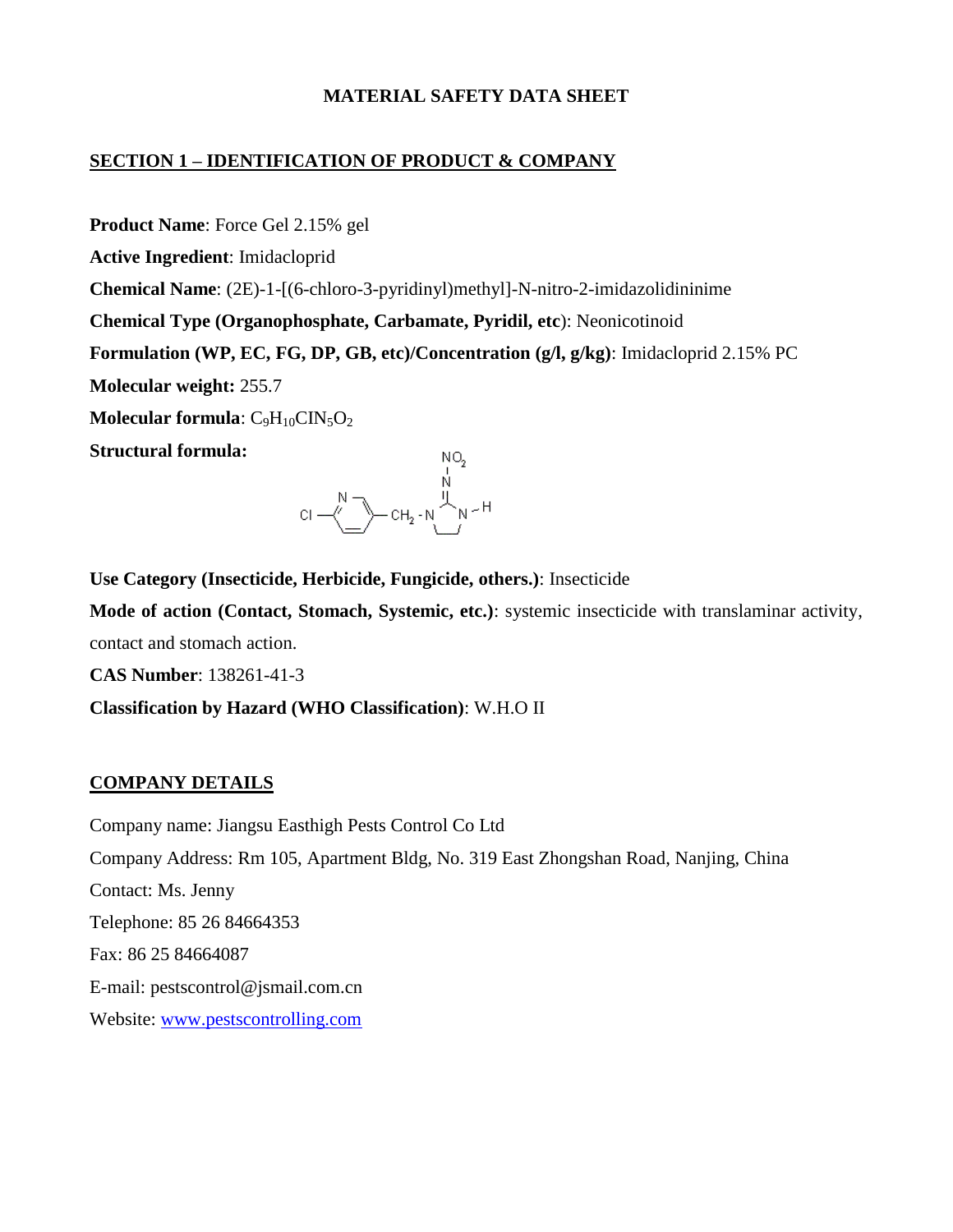#### **SECTION 2 – COMPOSITION**

| <b>Ingredients</b>             | CAS No.     | Content % |
|--------------------------------|-------------|-----------|
| Imidacloprid                   | 138261-41-3 | 2.15      |
| Enticement, Flavouring & water |             | 97.85     |
| <b>Total</b>                   |             | 100%      |

### **SECTION 3 – PHYSICAL & CHEMICAL PROPERTIES**

- 1. **Appearance/Form**: Gel
- 2. **Odour**: Weak characteristic
- 3. **Colour**: Light brown
- 4. **PH** : 6.0-7.0
- 5. **Boiling Point**: Not applicable
- 6. **Flash Point**: 200⁰ C
- 7. **Density**: 1.1-1.2 g/ml
- 8. **Water solubility**: 0.5 g/l

#### **SECTION 4 – HAZARD IDENTIFICATION**

Eye: Causes moderate eye irritation Skin: May cause slight irritation Ingestion: Harmful

#### **SECTION 5 – FIRST AID MEASURES**

#### **Eyes**

Immediately flush with plenty of water for at least 15 minutes. If redness, itching or a burning sensation develops, have eyes examined and treated by medical personnel. After initial flushing, remove any contact lenses and continue flushing for at least 15 minutes.

#### **Skin**

Wash material off the skin with plenty of soap and water. If redness, itching or a burning sensation develops, get medical attention.

#### **Swallowed**

Provided the patient is conscious, wash out mouth with water. Vomiting should only be induced under the direction of a physician or a poison control center. If spontaneous vomiting occurs, have victim lean forward with head down to avoid breathing in of vomitus, rinse mouth and administer water.

#### **Inhaled**

Remove victim to fresh air. Apply artificial respiration if breathing has ceased or shows signs of failing. Obtain medical attention.

#### **Medical advice**

Treat symptomatically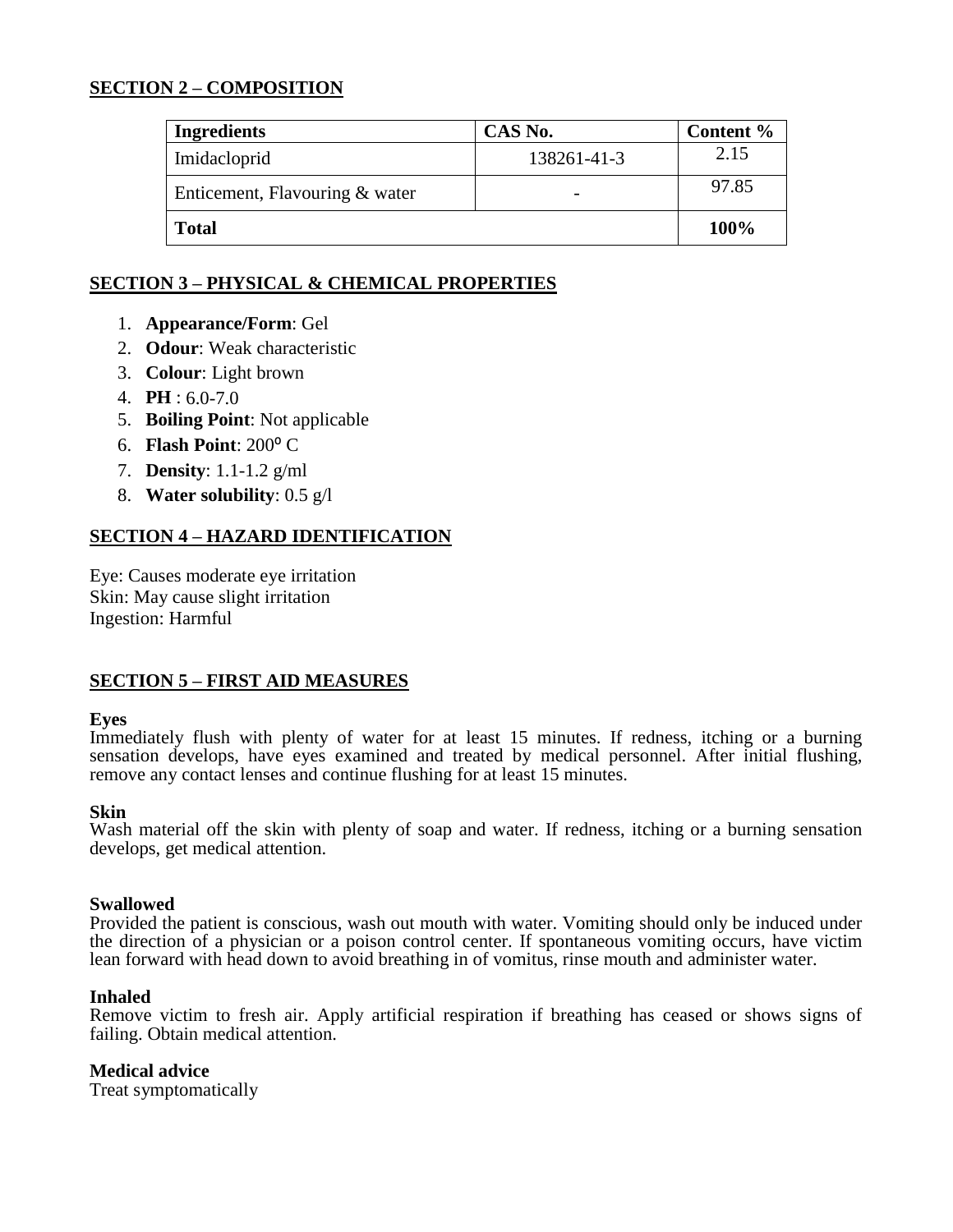### **SECTION 6 – FIRE FIGHTING MEASURES**

Keep out of smoke, cool exposed containers with water spray. Fight fire from upwind position. Use self-contained breathing equipment. Contain runoff to prevent entry into sewers or waterways. Equipment or materials involved in pesticide fires may become contaminated.

### **SECTION 7 – ACCIDENTAL RELEASE MEASURES**

Isolate area and do not walk through spilled material.

Avoid contact with skin. Wear proper protective equipment. Dike contaminated area with absorbent granules, soil, sand, etc. Material should be recovered. Carefully sweep up absorbed spilled material. Place in covered container for reuse or disposal. Scrub contaminated area with soap and water. Use dry absorbent material such as clay granules to absorb and collect wash solution for proper disposal. Contaminated soil may have to be removed and disposed. Do not allow material to enter streams, sewers or other waterways or contact vegetation.

### **SECTION 8 – HANDLING & STORAGE**

#### SAFE HANDLING ADVICE:

Do not get on skin or clothing. Avoid contact with eyes. Avoid breathing vapors or spray mist. Wash thoroughly with soap and water after handling and before eating, drinking, or using tobacco. Remove contaminated clothing and wash before reuse.

### REQUIREMENTS FOR STORAGE ROOMS:

Keep in original containers, tightly closed, out of reach of children. Keep away from food, drink and animal feeding stuffs. Containers should be stored in a cool, dry, well ventilated area away from flammable materials and sources of heat or flame. Exercise due caution to prevent damage to or leakage from the container

#### **SECTION 9 – EXPOSURE CONTROLS/PERSONAL PROTECTION**

Eye/face protection: safety glasses Hand protection: Chemical resistant gloves Body protection: Long-sleeved shirt and long pants. Shoes and socks Respiratory protection: Clean water and soap should be available for washing in case of eye or skin contamination. Educate and train employees in safe use of the product. Follow all label instructions.

## **SECTION 10 – STABILITY & REACTIVITY**

Stability: Stable under normal storage condition Hazardous polymerization: Will not occur Conditions to avoid: High temperature Hazardous reactions (materials to avoid): Strong oxidizing agents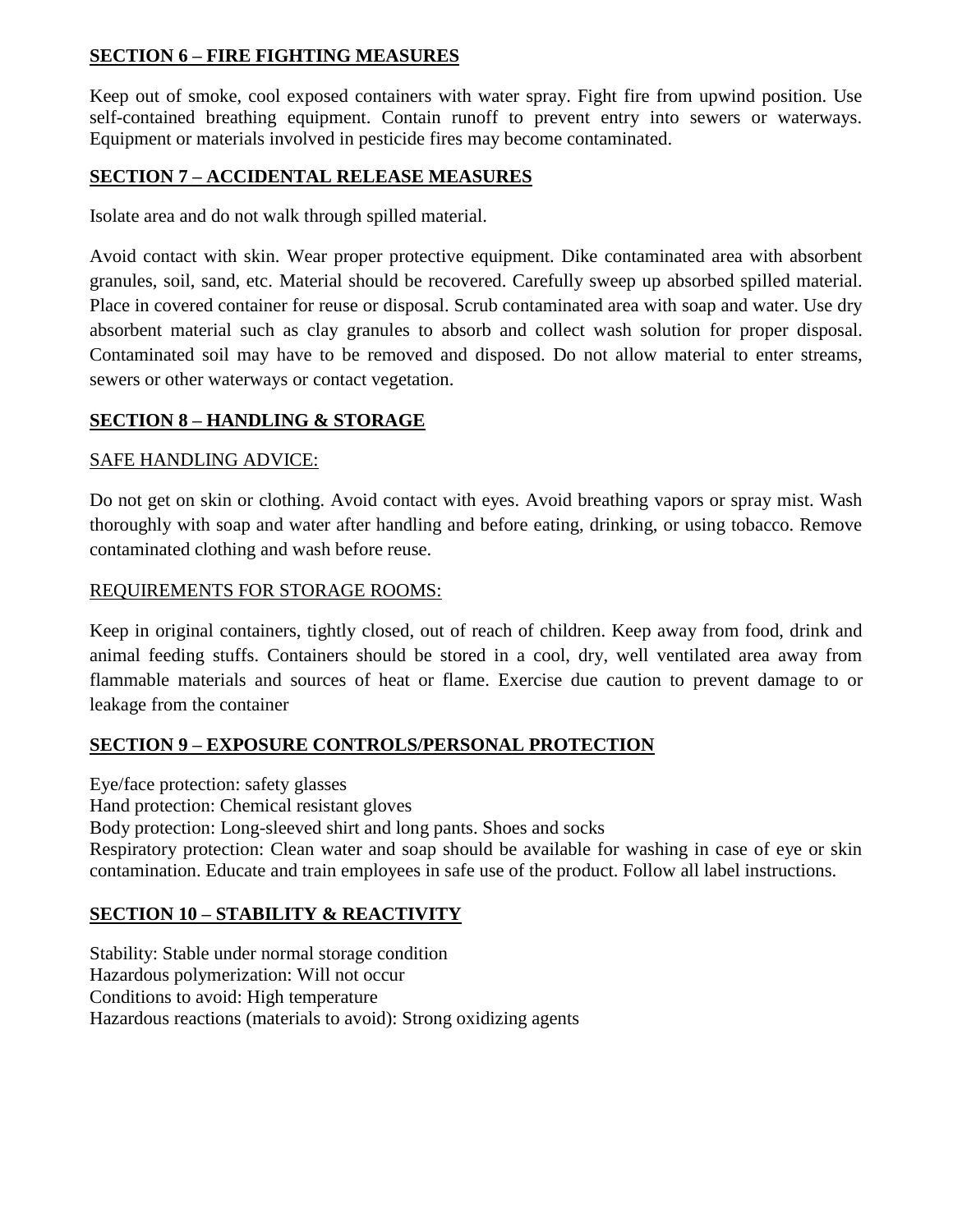## **SECTION 11 – TOXICOLOGICAL INFORMATION**

Acute Oral Toxicity:  $LD_{50}$  (rat) 450 mg/kg Acute Dermal Toxicity:  $LD_{50}$  (rat) > 5000 mg/kg Acute Inhalation Toxicity:  $LC_{50}$  (rat) > 5323 mg/m<sup>3</sup> (4 h) Skin Irritation: Non irritant. (rabbit) Eye Irritation: Non irritant. (rabbit) Sensitization: Non-sensitizing. (guinea pig)

# **SECTION 12 – ECOLOGICAL INFORMATION**

Birds  $LD_{50}$  for Japanese quail: 31 mg/kg  $LD_{50}$  for bobwhite quail: 152 mg/kg  $LC_{50}$  (5d) for bobwhite quail: 2225 mg/kg  $LC_{50}$  (5d) for mallard ducks : >5000 mg/kg

Fish  $LC_{50}$  (96h) for rainbow trout: 211 mg/l  $LC_{50}$  (96h) for golden orfe: 237 mg/l

Other aquatic spp.  $LC_{50}$  (48h) for Daphnia: 85 mg/l  $\text{ErC}_{50}$  for algae >100 mg/l

Bees Harmful to bees by direct contact.

Worms  $LC_{50}$  for eisenia foetida 10.7 mg/kg dry soil.

## **SECTION 13 – DISPOSAL CONSIDERATIONS**

Do not contaminate waterways by cleaning of equipment or by disposal of wastes. Untreated effluent should not be discharged where it will drain into lakes, streams, or ponds.

## **SECTION 14 – TRANSPORT INFORMATION**

UN number: 2588

# **SECTION 15 – REGULATORY INFORMATION**

Safety advice: avoid release to the environment.